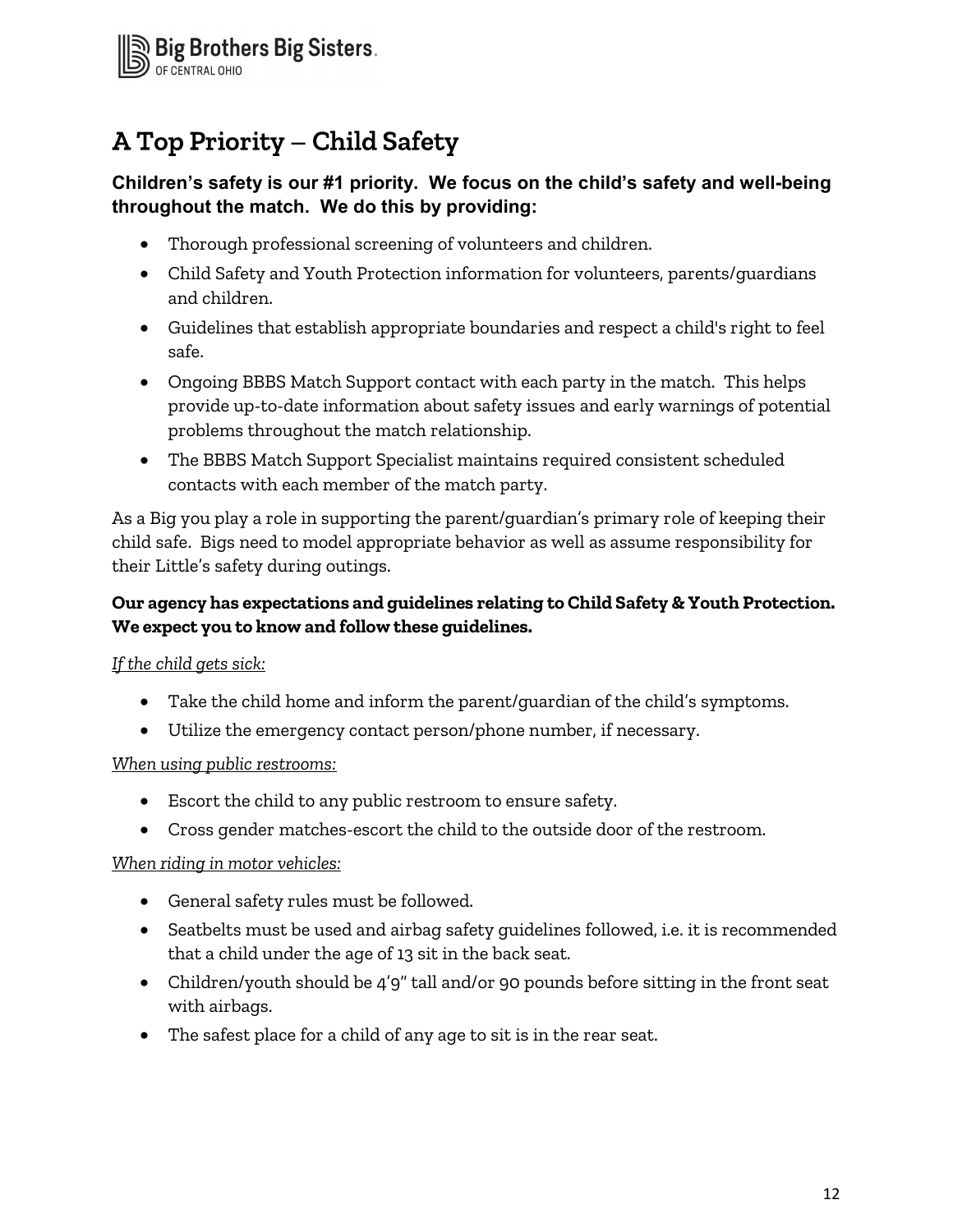<sup>n</sup> Big Brothers Big Sisters.<br>Dof central ohio

- Supervision and transportation of child:
- Bigs are responsible for the supervision of Littles.
- At no time should the child be left unsupervised or left with someone else during a match activity.
- Other persons are not allowed to transport Littles.

#### Visiting the Volunteer's home

 There are to be no visits to the Volunteer's home during the first 6 months of the match.

#### Pet care/control:

- Littles should be carefully introduced to pets. Be aware that Littles may have had no experience with animals.
- Consider the child's fears, allergies, establish boundaries and instruct the child about appropriate care and treatment of a pet.
- Make sure the pet is secured if it does not like children or if the child is afraid of the pet.

#### When the Big drops the child off at home after an outing:

- He/she will make sure that the child is safely inside the house.
- Create a safety plan at the Introduction

#### Gift giving:

 Gifts are okay for birthday, holidays, special events or recognition of personal achievements. Cost should be reasonable, not excessive.

#### Personal boundaries:

- Respect the child's need for personal space and privacy.
- Consult with the parent/guardian before discussing values, sexuality, religion, life choices with a Little.
- Never come between the parent/guardian and child; respect parental role and authority.

#### Discipline/setting limits:

- Physical discipline is never allowed.
- State expectations for behavior and any boundaries.
- Verbally address behavior concerns, clarify what needs to change or happen.
- If the child does not respond, take the child home and inform the parent/guardian.
- Review child development information and consult with the Match Support Specialist.